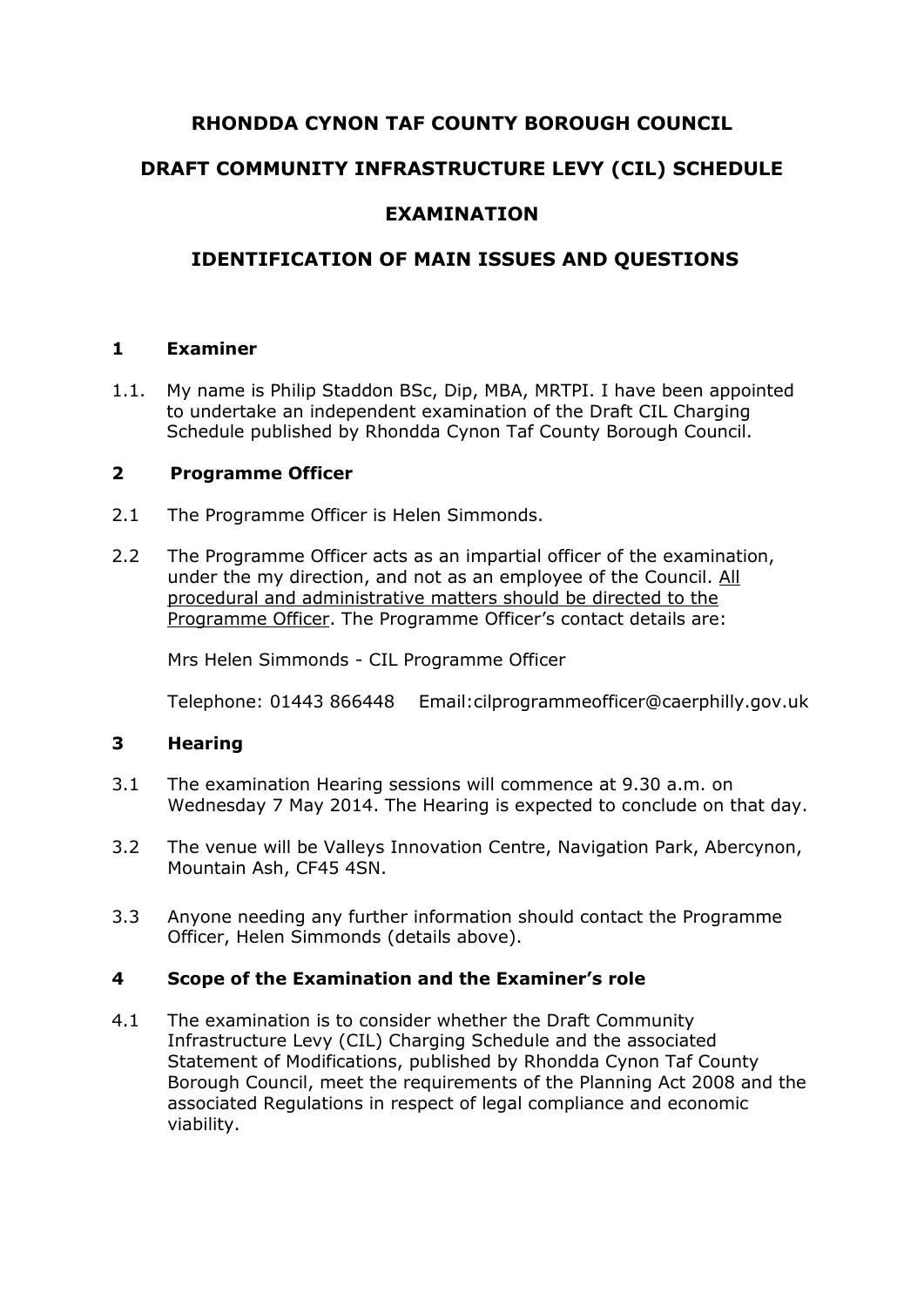- 4.2 The examination of the CIL schedule through the Hearing process will be in the form of structured 'round table' discussions. Prior to the examination Hearing, I will have studied all of the submitted written evidence, background documents and representations.
- 4.3 I will be focusing on what I consider the main issues and questions that I need to explore at the Hearing to produce my examination report. These matters relate to areas of contention and dispute and / or areas where I need to probe the evidence and the way it has been used.
- 4.4 The Hearing will run on a rolling programme. Each of the topic issues will be discussed in full in the order set out in Section 5 below. Breaks will be taken at suitable times mid-morning, lunchtime and mid-afternoon.
- 4.5 All Representors who have, prior to the Hearing, made requests to exercise their 'right to be heard' will be able to speak to present their views. I have, very deliberately, structured some of the Hearing sessions questions to enable issues raised by Representors to be explored. I have also separated the residential and commercial CIL issues to assist the examination process.
- 4.6 I may add to or amend the programme if I consider this to be appropriate and necessary to assist the examination. There is, inevitably, some duplication and overlap between the issues set out in the agenda, but it is necessary to examine thoroughly each of the issues.
- 4.7 The Hearing will be open to the public and the media. Any filming / recording of the Hearing will be at my discretion.

### **5 The Hearing Agenda and the Main Issues and Questions**

#### **Session 1 – Introductions and Scene Setting**

Welcome and housekeeping matters (Examiner and Programme Officer).

Overview of CIL. Brief outline of the Rhondda Cynon Taf CBC CIL proposals. Explanation of the examination process. (Examiner).

Welcome and introductions from Rhondda Cynon Taf CBC and their viability consultants, District Valuer Services (DVS).

Introductions from Representors intending to appear.

#### **Session 2 – Evidence Base – Development Plan and Infrastructure**

Although I have read the Rhondda Cynon Taf Local Development Plan (LDP), to assist the examination process I will ask the Council to explain (briefly) the Plan's strategic approach to sustainable growth in terms of scale, type and location of housing and commercial development. I will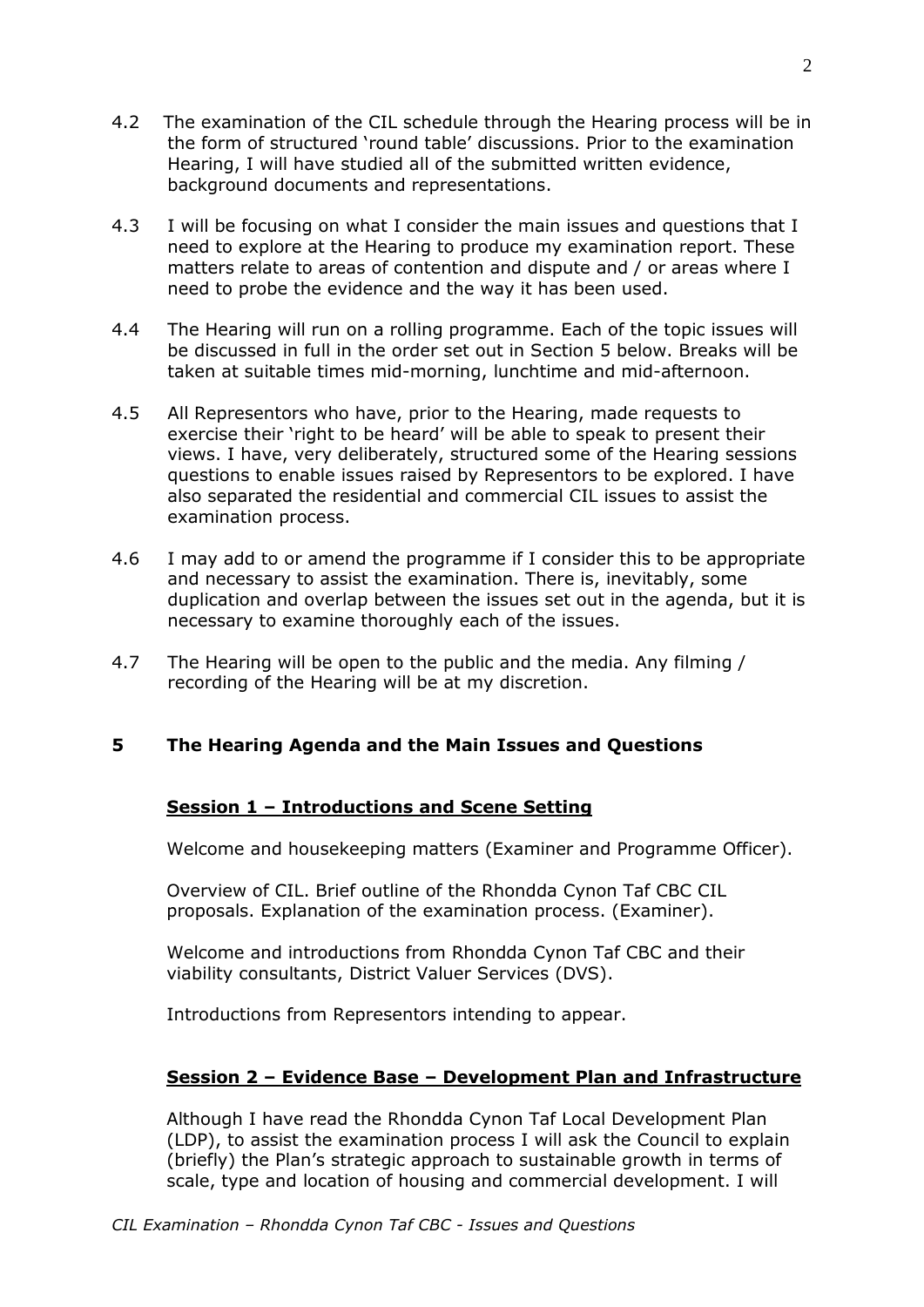also ask the Council to outline progress on delivery of the plan's objectives.

The session will then explore the following key questions:

- *i. Whether the infrastructure requirements set out in the Infrastructure Assessment Background Paper (March 2013) are reasonable and necessary to support planned development in the area?*
- *ii. Whether the infrastructure funding gap of £243.1 million set out in the Infrastructure Assessment Background Paper (Revised March 2013) is reasonable and whether full account been taken of other (non CIL) funding sources?*
- iii. To what extent will anticipated CIL receipts fill the infrastructure *funding gap?*
- *iv. Is the Draft Regulation 123 List sufficiently comprehensive and clear on the use of CIL receipts? Does the list's focus on education and (road) transportation projects create any delivery issues about other types of infrastructure?*
- *v. Whether the residual role for S.106 planning agreements is clear and reasonable?*

#### **Session 3 – Residential CIL**

The Council's consultants have made a range of assumptions that it has used in its assessment of development viability on different sites, which it has then used to determine its proposed CIL zones and rates. The key questions I will explore in this session are:

- *i. Has appropriate available evidence been used to establish land values and benchmark land values and have these been applied consistently?*
- *ii. Has appropriate available evidence been used to establish sales values and have these been applied consistently?*
- *iii. Are accurate build costs properly reflected in the viability modelling?*
- *iv. Is the Council's approach of not making allowances in the modelling for site-specific infrastructure costs (S.106 and S.278) sound?*
- v. *Is there a case for making greater allowances for abnormals, sustainability features and the future requirement for costs of fire sprinklers in residential properties?*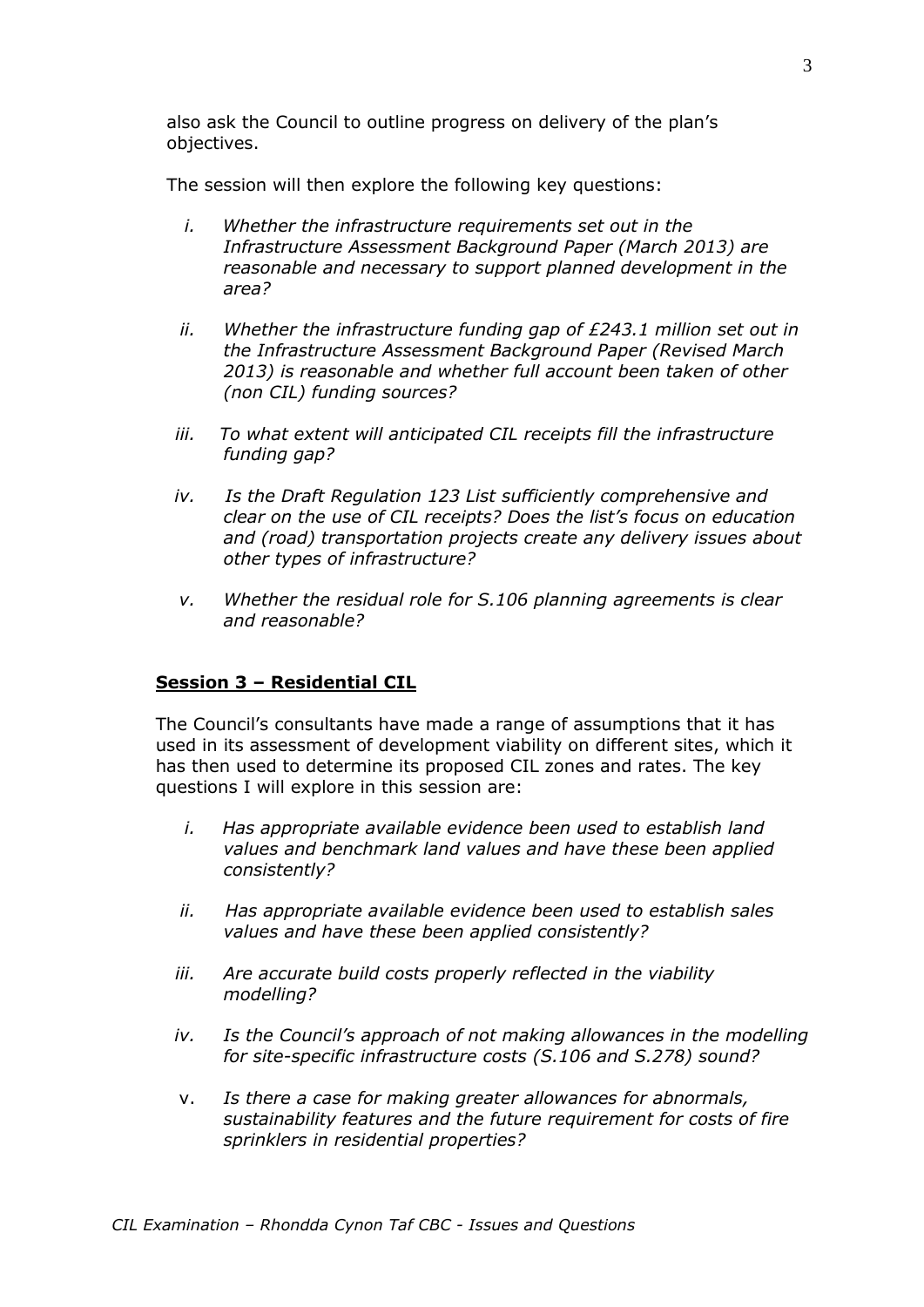- *vi. Has the viability testing included a good range of development sites that reflect the variety of residential developments that are anticipated to meet the LDP housing requirements?*
- *vii. Does the viability evidence support the differentiation into the three charging zones and, specifically, does the evidence support the modification to the zones which moves the Tonyrefail area from Zone 3 to Zone 2?*
- *viii. Does the evidence support the proposed £0 per square metre (psm) CIL charge in Zone 1?*
- *ix. Does the evidence support the £40 psm CIL charge in Zone 2 and does it allow for reasonable viability 'buffers' or headroom to accommodate the variability of site specific costs and viability across the zone?*
- *x. Does the evidence support the £85 psm CIL charge in Zone 3 and does it allow for reasonable viability 'buffers' or headroom to accommodate the variability of site specific costs and scheme viability across the zone? In particular, what will the effect of the charge be on strategic sites including those with known issues such as the Cwm cokeworks site?*
- *xi. Does the evidence suggest a need to adopt a different approach for specialist residential development for elderly people?*
- *xii. Should Agricultural Worker's dwellings be treated differently?*
- *xiii. What would be the overall effect of the residential CIL proposals on the provision of new housing across the county borough?*
- *xiv. What would be the overall effect of the residential CIL proposals on the provision of affordable housing across the county borough?*

#### **Session 4 – Commercial CIL**

This session will explore the proposed commercial CIL charges in turn.

Class A1 Retail

- *i. Is the Council's viability modelling of retail development robust, reasonable and up to date, in terms of assumptions made about likely development scenarios, land values, development costs, rents and yields?*
- *ii. Does the viability evidence support the Councils' proposal for a £100 psm CIL charge for all retail development and does it allow for satisfactory viability buffers and is it reasonable in all other respects?*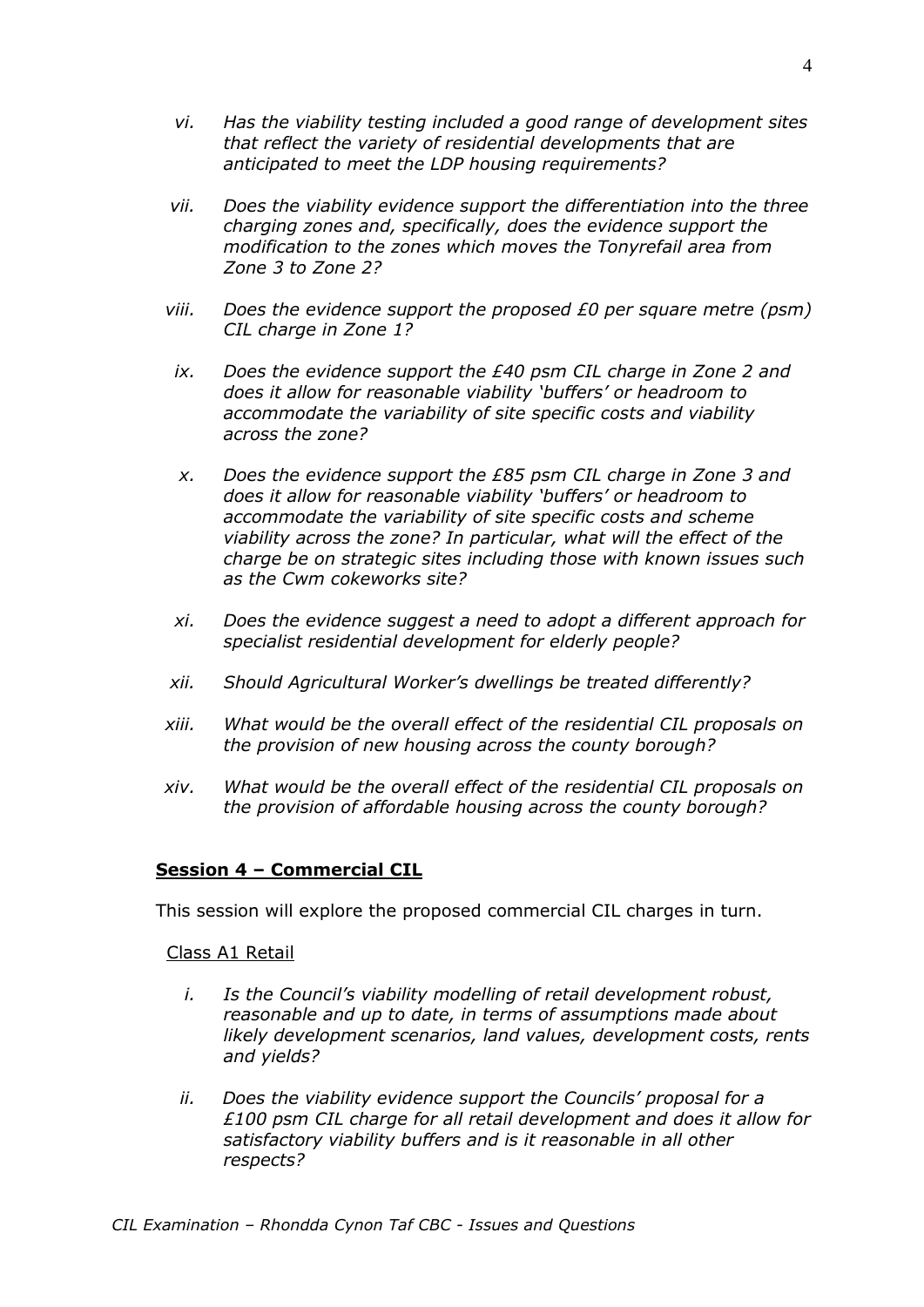*iii. Has the concern that there may be circumstances where a 'fresh' planning application for a retail development might result in 'double dipping' been resolved (the issue raised by Sainsbury's / Talbot Green Developments Ltd)?*

#### Class A3 Development

- *iv. Is the Council's viability modelling of Class A3 development robust, reasonable and up to date, in terms of assumptions made about likely development scenarios, land values, development costs, rents and yields?*
- *v. Does the viability evidence support the Council's proposal for a £25 psm CIL charge for all Class A3 development and does it allow for satisfactory viability buffers and is it reasonable in all other respects?*

#### Class D1 Primary Healthcare Development

*vi. Does the viability evidence support the Council's proposal for a £10 psm CIL charge for all Class D1 Primary Healthcare development?*

#### All Other Development

*vii. Does the viability evidence support the absence of CIL charges on all other types of development and if so, should this be stated in the Charging Schedule for clarity?*

#### **Session 5 – Other CIL Matters**

- *i. What is the Council's up to date position on offering Discretionary Relief for Exceptional Circumstances?*
- *ii. Any other matters that the Council and Representors wish to raise?*

#### **Session 6 – Round Up and Conclusions**

In this final session, I will give the participants an opportunity to sum up their views on the evidence. The focus of this session will be on an overarching examination question which is:

*i. Does the evidence demonstrate that the proposed CIL zones and charges rates strike an 'appropriate balance' between funding necessary infrastructure and development viability such that the delivery of the Local Development Plan as a whole would not be threatened?*